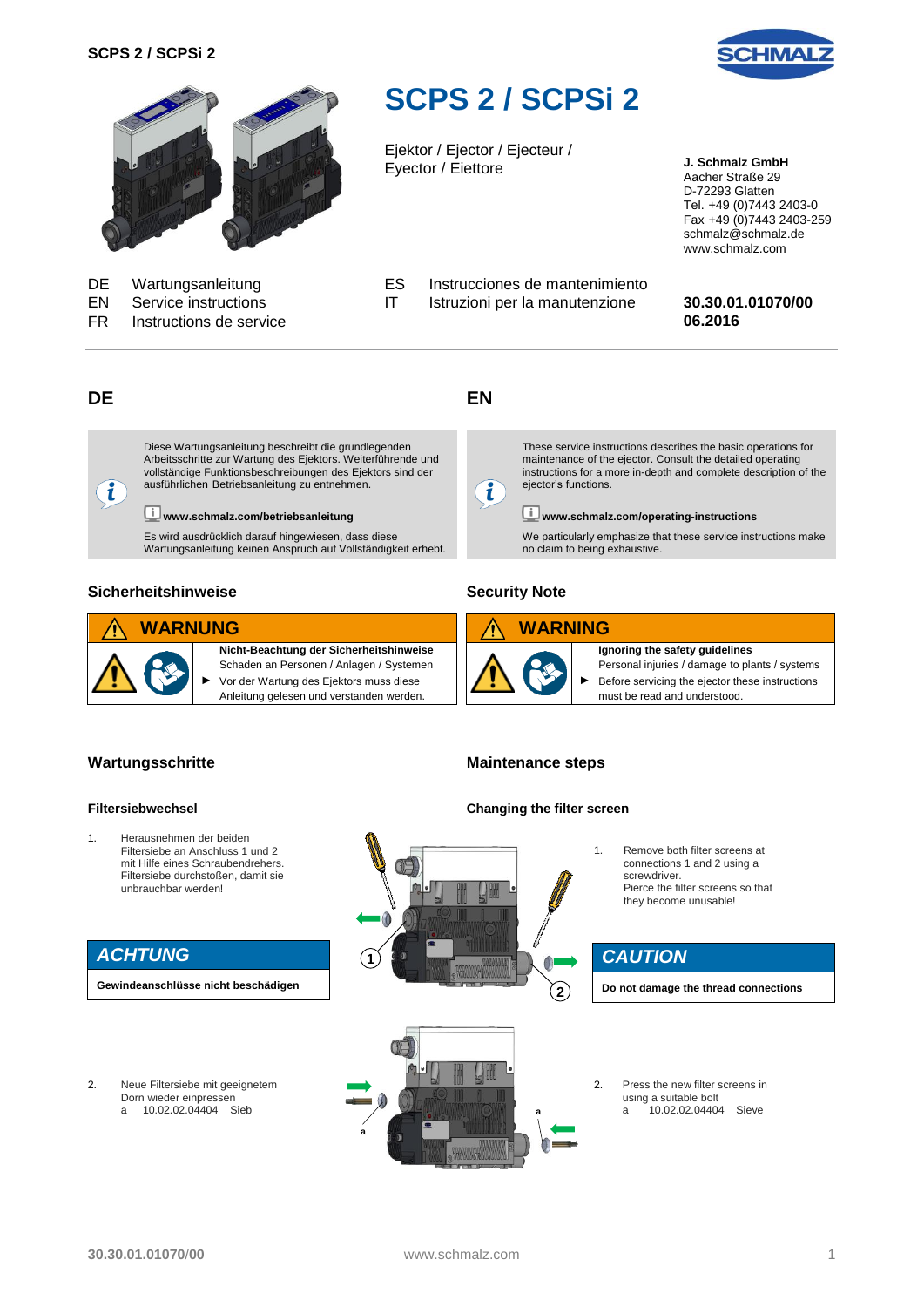

#### **Schalldämpferwechsel Replacing the silencer**



#### **Kolbenwechsel Replacing the piston**

- 1. 4 Befestigungsschrauben des Kunststoff-Grundkörpers lösen
- 2. Vakuummodul von Steuerung trennen Druckfedern und Dichtungen entnehmen

# *ACHTUNG*

**Position der Dichtungen und Federn merken**

3. 2 Kunststoffkolben vorsichtig mit kleinem Schraubendreher aus Gehäusebohrungen hebeln

# *ACHTUNG*

**Bohrungen dürfen nicht verkratzt werden!**

Bohrungen mit fuselfreiem Tuch reinigen

- 4. Kolbendichtungen der neuen Kunststoffkolben mit Pneumatikfett einfetten 2 neue Kunststoffkolben in Gehäusebohrungen einsetzen
	- c 10.02.02.04075 Kolbenstange

# *ACHTUNG*

**Kunststoffkolben dürfen beim Einsetzen in die Bohrungen nicht verkanten! Dichtungsringe dürfen nicht beschädigt werden!**

# **1. 10**  $\Box$ D **2. MARKARASHINA BAK**



- 1. Loosen the 4 fastening screws from the plastic basic body
- 2. Disconnect the vacuum module from the controller Remove springs and seals

# *CAUTION*

**Note the position of he seals and springs**

3. Carefully lever the 2 plastic pistons out of the holes in the housing with a small screwdriver

# *CAUTION*

**Do not scratch the holes!**

Clean the holes with a lint-free cloth

4. Lubricate the piston seals oft he new pistons with pneumatic grease Insert the 2 new plastic pistons into the holes in the housing **c** 10.02.02.04075 Piston rod

# *CAUTION*

**The plastic pistons may not be tilted when they are inserted into the holes! The sealing rings may not be damaged!**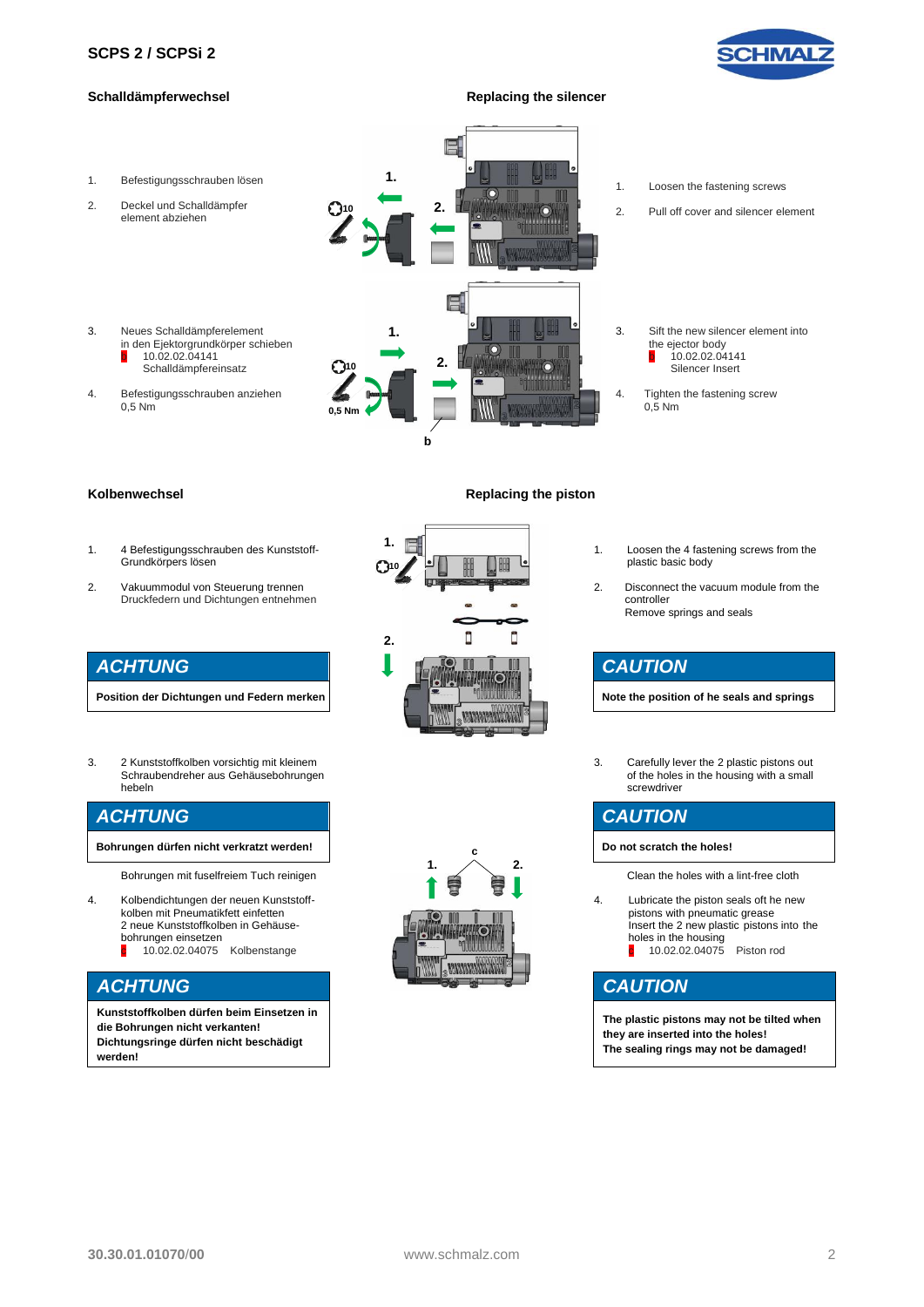



**2.**

6

₩

- Abwurfmodul und Vakuummodul zusammenstecken Befestigungsschrauben anziehen 0,5 Nm
- 1. Loosen the 4 fastening screws from the Remove the Blow-Off module Remove old check valve and seal 2. **Insert a new check valve and seal g** 10.02.02.04059 Valve flap h 10.02.02.04006 Sealing frame Insert Blow-Off module and vacuum **1. 2.** module together **READ AND AND AND A** Tighten the fastening screw 0,5 Nm **10 0,5 Nm**

#### **Ersatz- und Verschleißteile**

Für die Ejektoren übernehmen wir eine Gewährleistung gemäß unseren Allgemeinen Verkaufs- und Lieferbedingungen.

Das gleiche gilt für Ersatzteile, sofern es sich um von uns gelieferte Originalteile handelt.

Für Schäden, die durch die Verwendung von anderen als Originalersatzteilen oder Originalzubehör entstehen, ist jegliche Haftung unsererseits ausgeschlossen.

| Verschleißteilesatz | Lieferumfang                                                |
|---------------------|-------------------------------------------------------------|
| 10.02.02.04737      | 2 Kolben,<br>1 Ventilklappe<br>2 Filtersiebe,<br>Dichtungen |

#### **Hinweis**

Diese Anleitung dient als Leitfaden für den Austausch bestimmter Verschleißteile durch den Kunden.

Grundsätzlich empfehlen wir jedoch eine eine fachgerechte Wartung im Werk. Diese bietet darüber hinaus eine abschließende Funktionsprüfung inkl. Garantiezeitverlängerung um 6 Monate.

#### **Spare and wearing parts**

We accept liability for this ejectors pursuant to our General Terms and Conditions of Sale and Delivery.

The same applies for spare parts, provided that these are original parts supplied by us.

We fully exclude liability for any damages arising from use of spare parts or accessories that are not original parts of accessories.

# **Wearing part set Scope of delivery**

10.02.02.04737 2 Pistons, 1 Check valve 2 Filter screens, Seals

#### **Notice**

These instructions are intended as guidelines for customers replacing certain wearing parts.

In general, however, we recommend expert maintenance in the plant. This also includes a final test of the functionality and a 6-month warranty extension.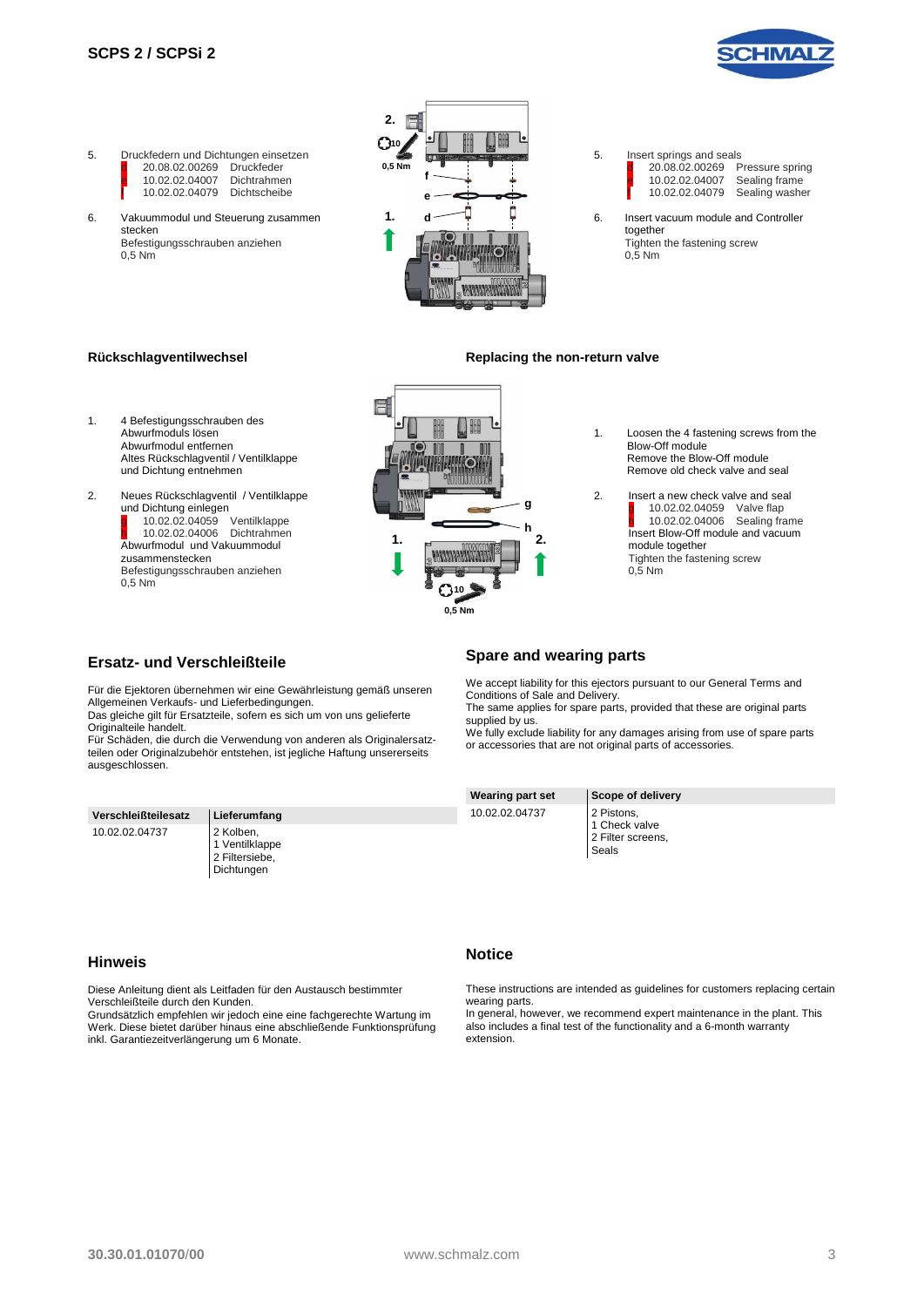## **FR**





Ce manuel de service décrit les opérations de base pour l'entretien de la pince de l'aiguille. Pour tout complément d'information et la des-cription complète du fonctionnement de ejecteur, veuillez consulter la version complète des instructions de service.

#### **www.schmalz.com/manuels-de-utilisation**

Nous attirons votre attention sur le fait que cette Instructions de service n'est pas exhaustive.

#### **Remarque sur la sécurité**

#### **AVERTISSEMENT**

**Non-respect des remarques de sécurité**

- Dommages aux personnes / installations / systèmes ► Avant de réparer l'éjecteur ces instructions
	- doivent être lues et comprises.



**ES**

Este manual de servicio se describen las operaciones básicas para el mantenimiento de la pinza de aguja. Las descripciones completas de las funciones de eyector se deben consultar en las instrucciones de servicio completas.

# $\mathbf{i}$

**www.schmalz.com/ manuales-de-instrucciones**

Advertimos explícitamente que estas Instrucciones de mantenimiento no pretenden ser completas.

### **Indicaciones de seguridad**

# **ADVERTENCIA**

**No observación de las indicaciones de seguridad**

Daños personales / en la instalación / en los sistemas

Antes de reparar el eyector estas instrucciones deben ser leídas y entendidas.

# **Étapes d'entretien**

#### **Remplacement des tamis de filtrage**

1. Extraire les deux tamis de filtrage au niveau des raccords 1 et 2 à l'aide d'un tournevis. Transpercer les tamis de filtrage pour qu'ils soient inutilisables!

# *ATTENTION*

**Veiller ce faisant à ne pas endommager les raccords filetés**

2. Enfoncer en place les nouveaux tamis de filtrage dotés d'une broche adéquate a 10.02.02.04404 Tamis

# **Cambio de los tamices de filtro**

**Pasos de mantenimiento**

- **1 2**
- conexiones 1 y 2 con ayuda de un destornillador Atraviese los tamices de filtro para que queden inutilizables!

1. Sacar los dos tamices de filtro en las

# *ATENCIÓN*

**No deteriorar las roscas de las conexiones roscadas**



2. Presionar nuevos tamices con un mandril adecuado a 10.02.02.04404 Tamice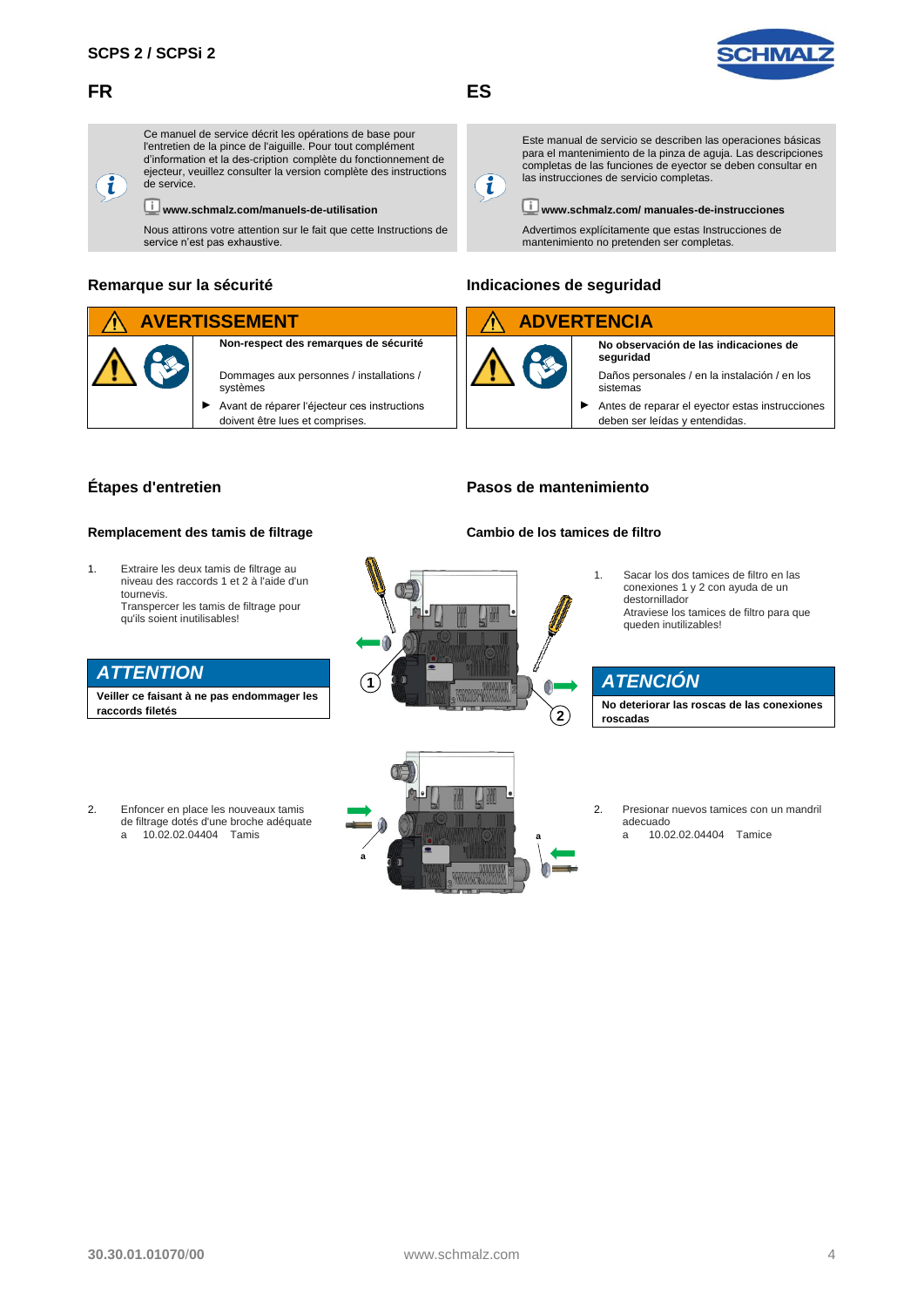#### **SCPS 2 [/ SCPSi](#page-0-0) 2**



#### **Remplacement du silencieux Cambio del silenciador**



#### **Remplacement des pistons Cambio de pistones**

- 1. Dévisser les 4 vis de fixation du corps en plastique
- 2. Débrancher le module de vide de la commande Enlevez les ressorts et joints

### *ATTENTION*

**Noter les positions des joints et des ressorts**

3. Faire levier avec un petit tournevis pour extraire avec précaution les 2 pistons en plastique des perçages de logement

# *ATTENTION*

**Veiller à ne pas rayer les perçages de logement!**

> Nettoyer les perçages de logement à l'aide d'un chiffon non-pelucheux

4. Graisser les joints de piston des nouveaux pistons avec de la graisse pneumatique Insérer les pistons 2 nouveaux plastique dans les trous dans le boîtier c 10.02.02.04075 Tige de piston

# *ATTENTION*

**Ne pas coincer les pistons en plastique lors de leur insertion dans les perçages de logement! Ne pas endommager les rondelles d'étanchéité!**





- 1. Soltar 4 tornillos de fijación del cuerpo base de plástico
- 2. Separar el módulo de vacío del control Retire los resortes y sellos

# *ATENCIÓN*

**Fijarse en la posición de las juntas y los resortes**

3. Sacar los 2 pistones de plástico de los agujeros de la carcasa haciendo palanca con un destornillador pequeño

# *ATENCIÓN*

**Los agujeros no deben sufrir arañazos!**

- Limpiar los agujeros con un paño que no deje pelusa
- 4. Lubrique las juntas de pistón de los nuevos pistones con grasa neumática Inserte las 2 nuevos pistones de plástico en los orificios de la carcasa c 10.02.02.04075 Vástago de émbolo

# *ATENCIÓN*

**Los pistones de plástico no deben ladearse al colocarlos en los agujeros! Las juntas anulares no se deben deteriorar!**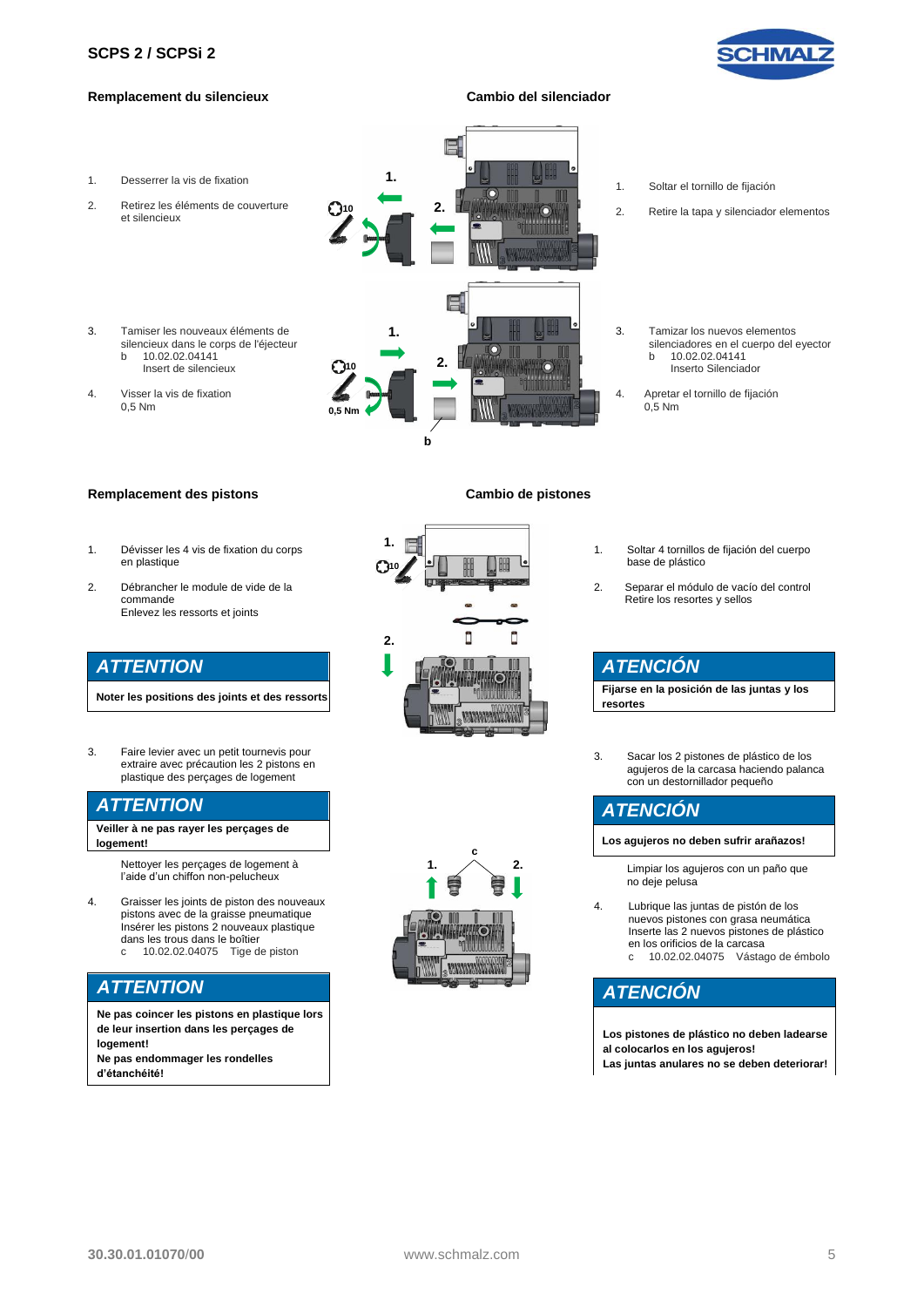

- 5. Insérez ressorts et joints<br>d 20.08.02.00269 Re
	-
	- 20.08.02.00269 Ressort de pression<br>10.02.02.04007 Cadre d'étanchéité e 10.02.02.04007 Cadre d'étanchéité
		- f 10.02.02.04079 Rondelle d'étanchéité
- 6. Insérez le module de vide et module de la commande Serrer la vis de fixation selon un couple de 0,5 Nm



- 5. Inserte los resortes y sellos<br>d 20.08.02.00269 Reso 20.08.02.00269 Resorte de presion<br>10.02.02.04007 marco de sellado e 10.02.02.04007 marco de sellado f 10.02.02.04079 Arandela de sellado
- 6. Inserte el módulo de vacío y el controlador iuntos Apretar el tornillo de fijación con 0,5 Nm

#### **Remplacement du clapet anti-retour Cambio de la válvula de retención**

- 1. Desserrer les 4 vis de fixation du module de déchargement Retirez le module de déchargement Enlevez le vieux clapet anti-retour et le ioint
- 2. Insérez une nouvelle soupape de retenue et sceller

g 10.02.02.04059 Clapet<br>b 10.02.02.04006 Cadre h 10.02.02.04006 Cadre d'étanchéité Insérez le module de déchargement et le module de vide ensemble Serrer la vis de fixation selon un couple de 0,5 Nm



- 1. Afloje los 4 tornillos del módulo de expulsion Retire el módulo de expulsion Retire la válvula de retención de edad y el sello
- 2. Inserte una nueva válvula de retención y sellar

g 10.02.02.04059 Aleta de la válvula<br>h 10.02.02.04006 Marco de sellado 10.02.02.04006 Marco de sellado Inserte el módulo de expulsion y módulo de vacío en conjunto

Apretar el tornillo de fijación con 0,5 Nm

#### **Pièces de rechange et d'usure**

Nous assurons la garantie de cet appareil conformément à nos conditions générales de vente et de livraison. Ceci s'applique également aux pièces de rechange dans la mesure où il s'agit de pièces d'origine livrées par nous. Nous déclinons toute responsabilité pour des dommages résultant de l'utilisation de pièces de rechange ou d'accessoires non d'origine.

| Kit de pièces d'usure   Matériel livré |            |  |
|----------------------------------------|------------|--|
| 10.02.02.04737                         | 2 Pistons, |  |

Clapet anti-retour 2 Ecrans, **Cachetages** 

#### **Note**

Ces instructions servent de guide lors du remplacement de certaines pièces d'usure par le client.

De manière générale, nous recommandons cependant un entretien spécialisé en usine. Celui-ci comprend en outre un contrôle de fonctionnement final ainsi qu'une prolongation de garantie de 6 mois.

#### **Piezas de repuesto y piezas sometidas al desgaste**

Por este aparato concedemos una garantía conforme a nuestras condiciones generales de venta y entrega. Lo mismo tiene validez para piezas de repuesto, siempre que sean piezas de repuesto originales suministradas por nosotros.

Queda excluido cualquier tipo de responsabilidad de nuestra parte por los daños surgidos por la utilización de piezas de repuesto o accesorios no originales.

| Juego de piezas de desgaste | Volumen de suministro ery                                      |
|-----------------------------|----------------------------------------------------------------|
| 10.02.02.04737              | 2 Pistons,<br>1 Válvula de retención<br>2 Pantallas,<br>Sellos |

#### **Note**

de la garantía de 6 meses.

Estas instrucciones sirven de guía para el cambio por parte del cliente de determinadas piezas sometidas al desgaste. Sin embargo, siempre recomendamos el correcto mantenimiento en fábrica. Éste incluye además una prueba de funcionamiento final y una prolongación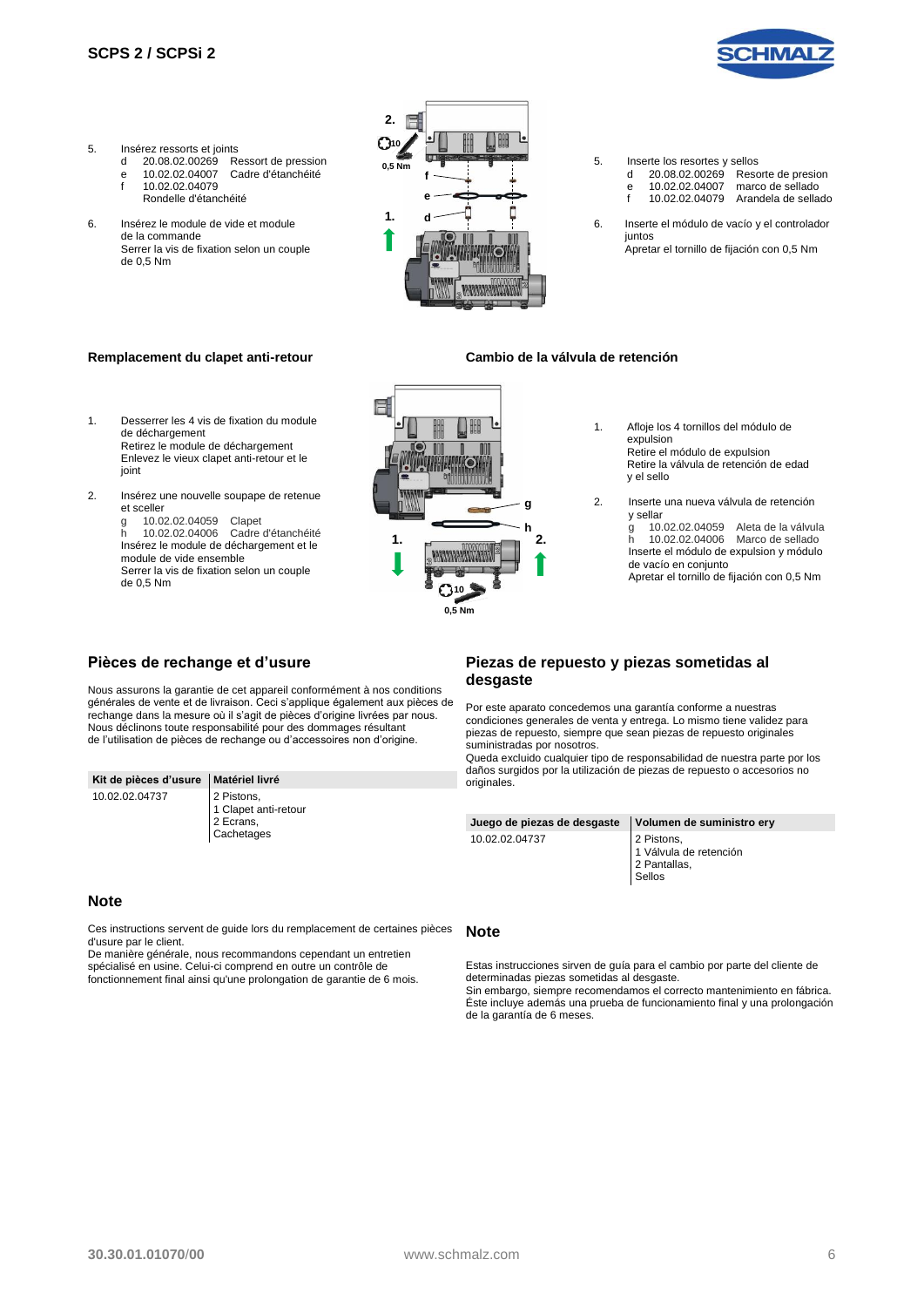

# **IT**

 $\mathbf{i}$ 

Le presenti istruzioni per la manutenzione descrivono le operazioni fondamentali per la manutenzione dell'eiettore. Una descrizione più dettagliata e completa del funzionamento dell'eiettore è riportata nella versione integrale delle istruzioni per l'uso. o

## **it.schmalz.com/np/pg/services/beratung/ bedienungsanleitungen**

Si fa notare espressamente che queste istruzioni per la manutenzione non hanno alcun intento di completezza.

### **Indicazioni di sicurezza**

# **AVVERTENZA**



**Inosservanza delle indicazioni di sicurezza** Danni a persone / impianti / sistemi ► Prima di eseguire la manutenzione dell'eiettore occorre aver letto e compreso le presenti

#### **Operazioni di manutenzione**

#### **Sostituzione del filtro**

1. Estrarre i due filtri con chiusura sull'attacco 1 e 2 utilizzando un cacciavite. Perforare i filtri con chiusura in modo che siano inutilizzabili!

| <b>ATTENZIONE</b> |  |  |
|-------------------|--|--|
|                   |  |  |
|                   |  |  |

**Non danneggiare gli attacchi filettati**

2. Inserire dei filtri con chiusura nuovi con un mandrino adatto<br>a 10.02.02.04404 a 10.02.02.04404 Filtro



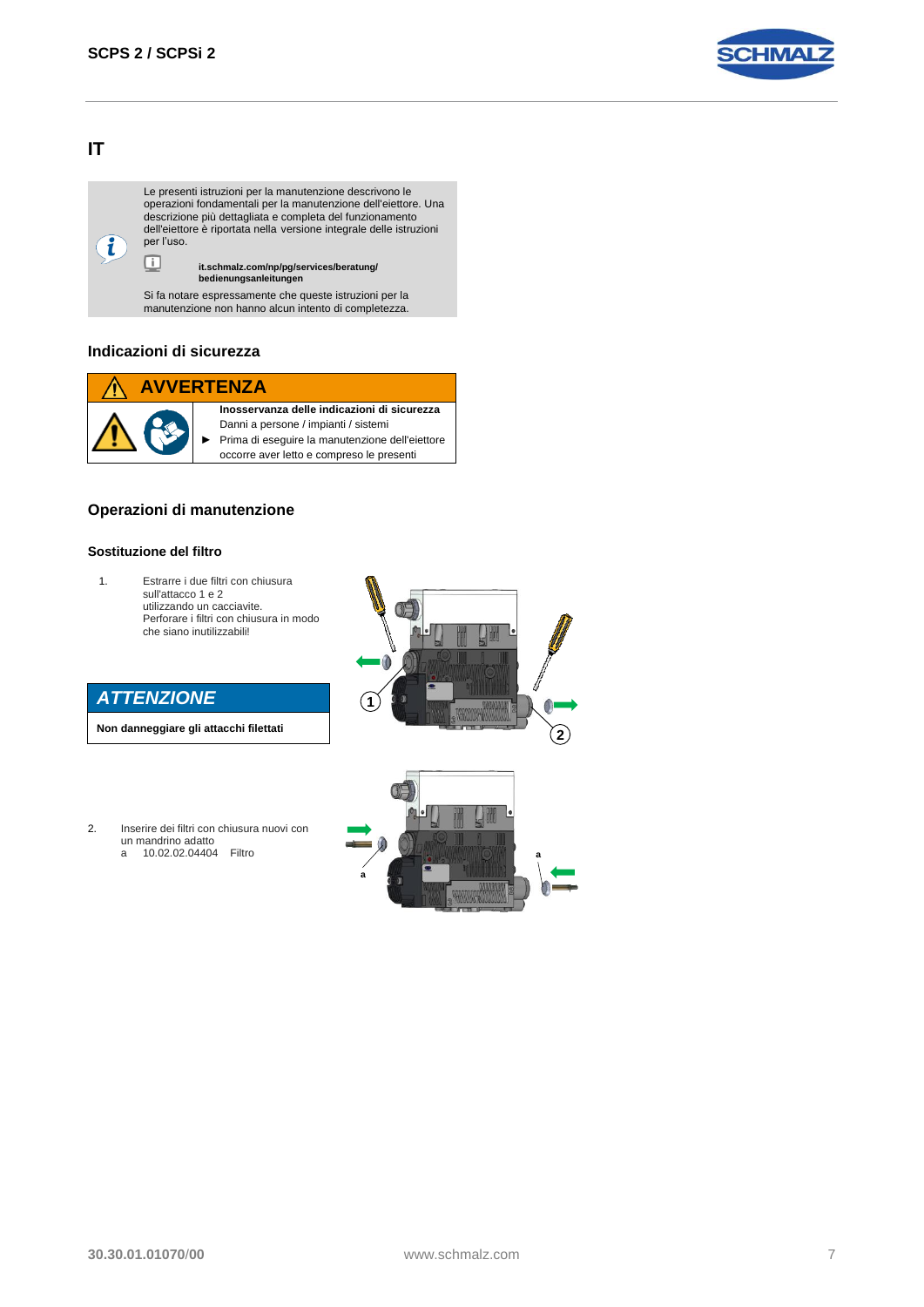#### **SCPS 2 [/ SCPSi](#page-0-0) 2**

#### **Sostituzione del silenziatore**

- 1. Svitare le viti di fissaggio
- 2. Estrarre il coperchio e gli elementi del silenziatore
- 3. Inserire nuovi elementi del silenziatore
	- nel corpo base dell'eiettore<br>b 10.02.02.04141 b 10.02.02.04141
	- Inserto silenziatore
- 4. Serrare le viti di fissaggio 0,5 Nm



- 1. 4 Svitare le viti di fissaggio del corpo base di plastica
- 2. Staccare il modulo del vuoto dal sistema di comando Rimuovere le molle di compressione e le guarnizioni

### *ATTENZIONE*

**Annotare la posizione delle guarnizioni e delle molle**

3. Estrarre i 2 pistoni in plastica dai fori dell'alloggiamento facendo leva con cautela

#### con un piccolo cacciavite *ATTENZIONE*

**Non graffiare i fori!**

Pulire i fori con un panno che non lascia pelucchi

- 4. Ingrassare le guarnizioni dei nuovi pistoni in plastica con grasso pneumatico Inserire 2 nuovi pistoni in plastica nei fori dell'alloggiamento
	- c 10.02.02.04075 stelo pistone

# *ATTENZIONE*

**Non inclinare i pistoni in plastica durante l'inserimento nei fori. Gli anelli di tenuta non devono essere danneggiati!**



**b**

**2.**

昌

**1.**

**10 2.**

**1.**

**10**

**0,5 Nm**